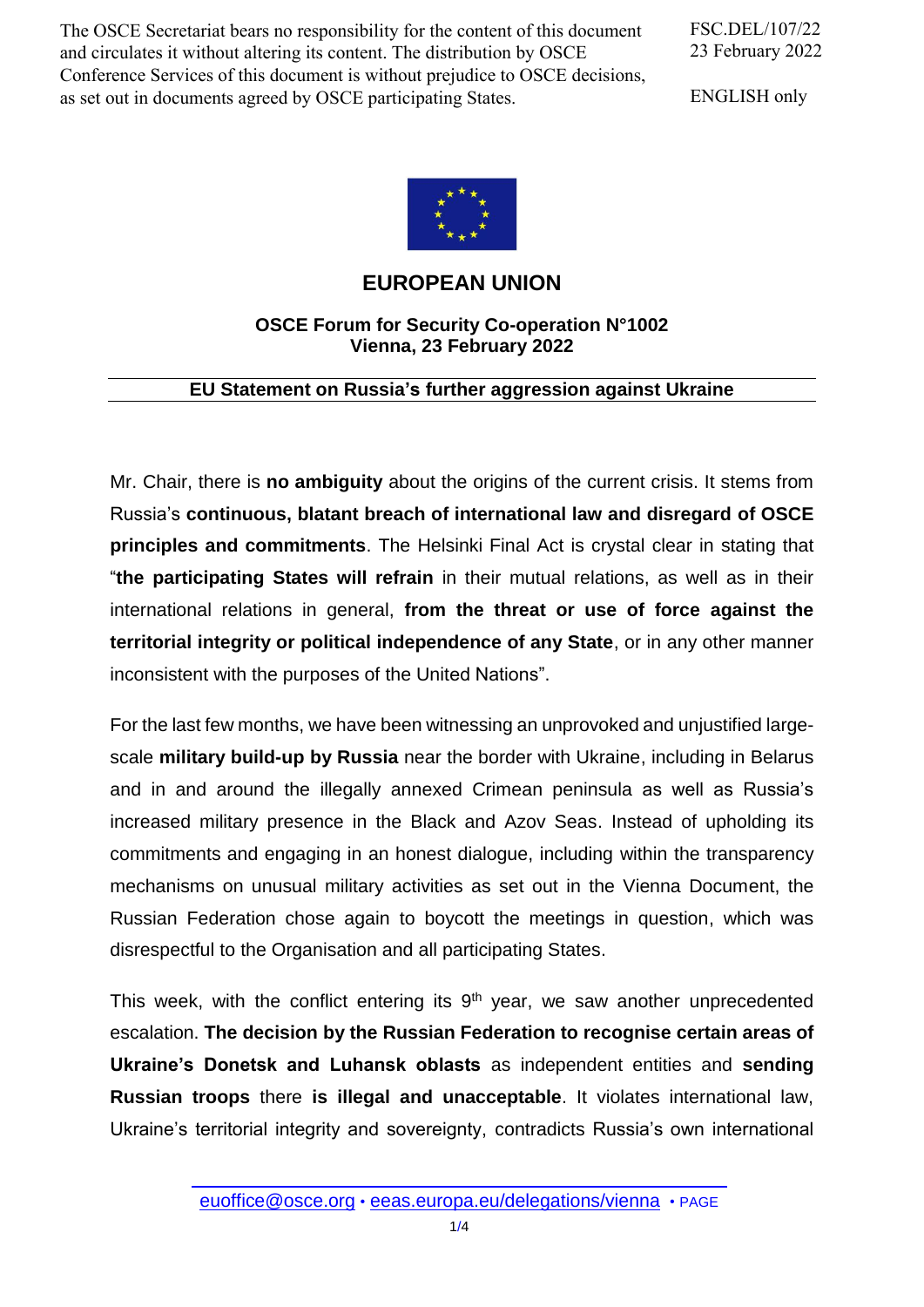commitments and further escalates the crisis. It also violates and undermines the Minsk agreements, which are the basis for lasting peace and stability. **Russia**, as a signatory of the Minsk agreements, **has a clear and direct responsibility to work to find a peaceful settlement of the conflict it started,** in line with these principles.

**We urge Russia**, as a party to the conflict, **to reverse the recognition**, uphold its commitments, abide by international law and return to the negotiating table, engaging in discussions within the Normandy format and the Trilateral Contact Group. **We call on other States not to follow Russia's illegal decision** to recognise this selfproclaimed independence.

Mr. Chair, we should all be worried **when a nuclear nation is calling another nation a historical mistake** which has to be fixed. It is **no time to sit on the fence**.

**The EU and its Member States are united and determined to react with a robust and swift response to the illegal actions by the Russian Federation**, in close coordination with international partners. A first package of sanctions will be adopted without delay.

**We warn Russia against using the newly signed pacts with the self-proclaimed "republics" as a pretext for taking further military steps against Ukraine**. The EU stands ready to swiftly adopt more wide-ranging political and economic sanctions.

Over the past few weeks, we witnessed **intensive diplomatic efforts**, including at the highest political levels, to resolve the unprecedented tensions in the region. The EU and its Member States strongly support the path of dialogue and diplomacy – it is the only way to solve this crisis. It is **up to Russia to seize this chance, the door for dialogue remains open**. We recall that our **Organisation**, due to its inclusiveness and its comprehensive approach to security, **is well-equipped to discuss security concerns** of any participating State. We applaud the efforts of the Polish OSCE Chair in this regard and call upon all participating States to engage constructively in this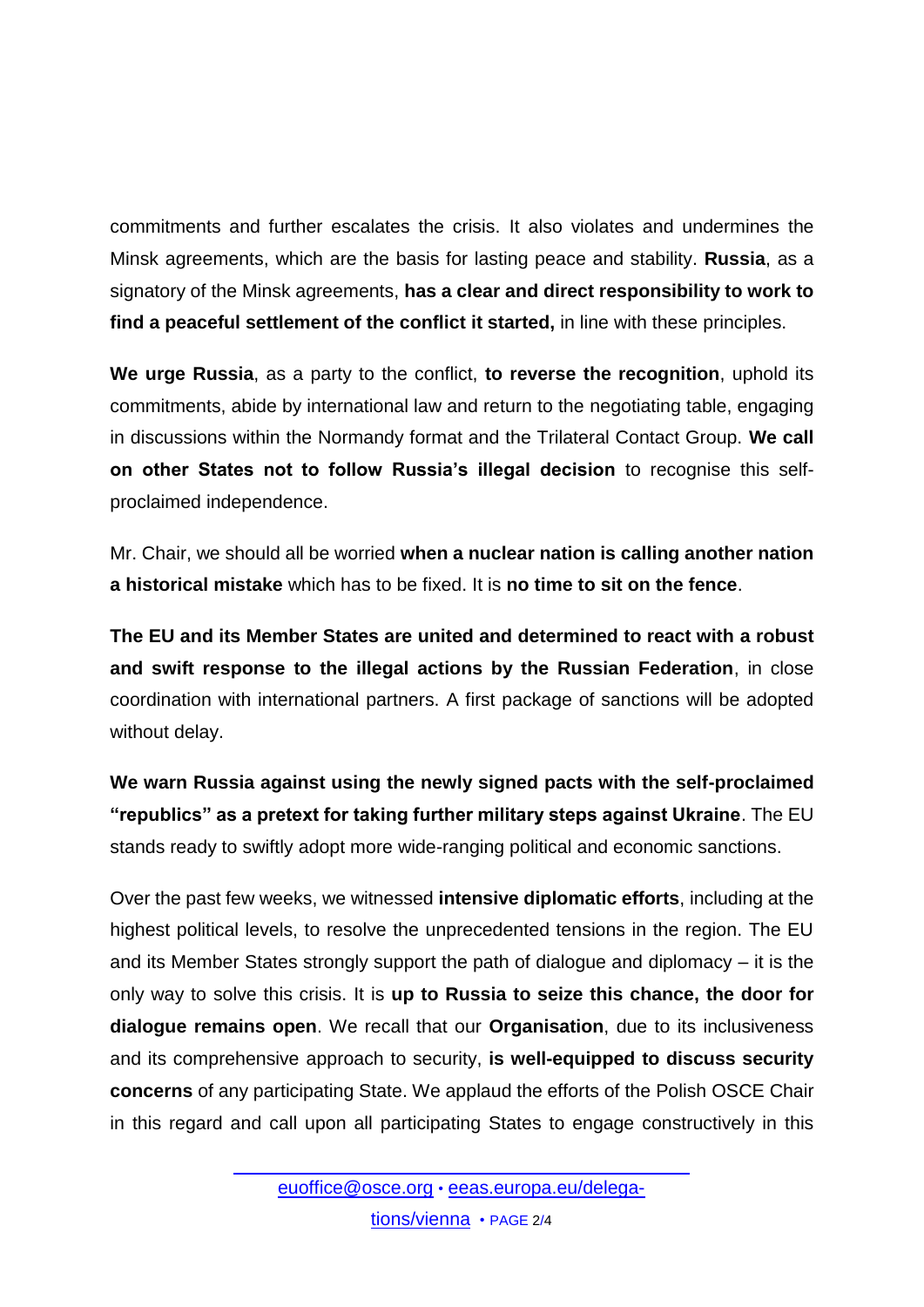initiative to restore peace and trust.

Mr. Chair, the **increasingly dire security and humanitarian situation** in eastern Ukraine is alarming. We've witnessed in recent days a dramatic increase in ceasefire violations along the line of contact. We condemn the use of heavy weaponry and indiscriminate shelling of civilian areas. **We commend Ukraine's posture of restraint in the face of continued provocations and efforts at destabilisation**.

It is **extremely worrying that staged events were created as a pretext for escalation**. We have been witnessing an intensification of manipulation efforts to support such objectives and deplore such inflammatory rhetoric. **There is no ground for allegations** of a possible Ukrainian attack nor for Ukrainian attacks on Russianspeaking populations.

We reiterate our **deep appreciation to the SMM** staff for their professionalism, impartiality and dedication to operate in an extremely challenging security environment, amidst the heightened international tensions and the increasing restrictions to the SMM's freedom of movement in the areas controlled by Russia. Their security and safety remain our first priority.

We reiterate **our unwavering support** to the sovereignty, territorial integrity, unity and independence of Ukraine within its internationally recognised borders and call upon Russia to do likewise. We **strongly condemn the clear violations of Ukrainian sovereignty and territorial integrity by Russia** since February 2014, including the illegal annexation of the Autonomous Republic of Crimea and the city of Sevastopol to the Russian Federation, which we will not recognise, as well as the recognition of nongovernment controlled areas of Donetsk and Luhansk regions of Ukraine as independent entities. **We stand by and will continue to support Ukraine and its people**.

Mr. Chair, I request that this statement be attached to the Journal of the Day.